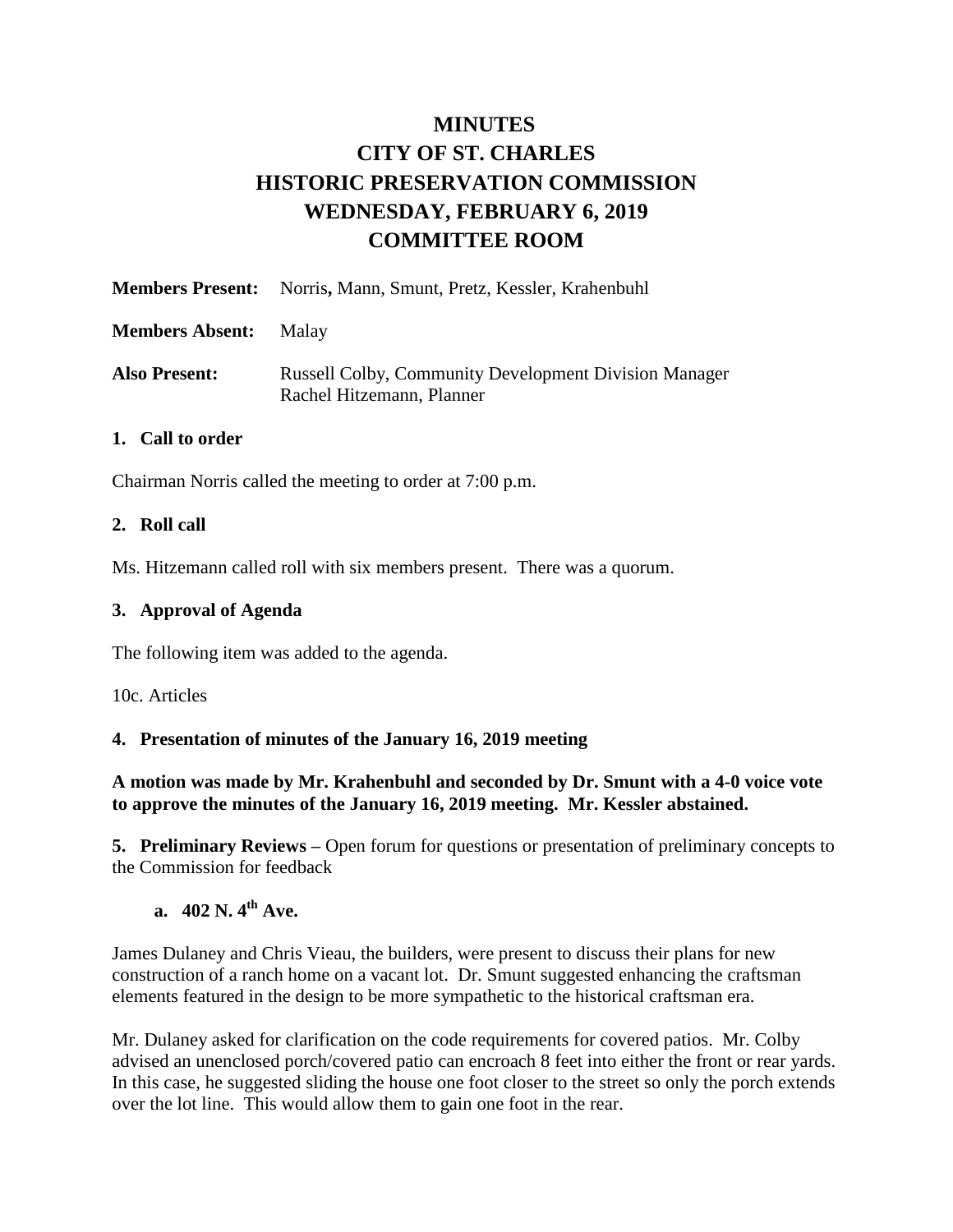Historic Preservation Commission Minutes – February 6, 2019 Page 2

## **6. Landmark Applications**

## **a. 201 Delnor Ave.**

Mr. Pretz presented information related to this application for landmark status. The home was built in 1954 and provides a good representation of the prairie style of architecture. George Steckmesser, the architect, studied under and worked for Frank Lloyd Wright.

Dr. Smunt said this would be better classified as a ranch style home than prairie style. The two styles share very similar features. He said most prairie styles are two-story homes. It was decided that the style should be classified as ranch style with prairie influences.

Mr. Pretz suggested calling it the G.E. Steckmesser house.

## **A motion was made by Mr. Pretz and seconded by Ms. Mann with a unanimous voice vote to set the public hearing date.**

Dr. Smunt asked if Chairman Norris, being an architect, could give his view on the two styles. Chairman Norris said it is closer to the ranch style.

## **7. Certificate of Appropriateness (COA) applications**

## **a. 106 E. Main St.**

The proposal is for the replacement of a current sign that reads "Antiques" with one that reads "100 Grapes" and the placement of a new hanging metal sign on an existing metal bar. The "100 Grapes" sign will be made of wood, hand painted, weather sealed, and then nailed to the existing sign. The metal sign will be punched metal.

Dr. Smunt suggested removing and repainting the sign. He also noted it would be acceptable to use Alumilite. Ms. Mann asked if there were any restrictions on protruding, hanging signs. Mr. Colby said there are size limitations.

## **A motion was made by Dr. Smunt and seconded by Mr. Krahenbuhl with a unanimous voice vote to approve the COA with the condition they use the existing sign panel on the storefront and repaint it, and use metal material for the hanging sign.**

## **b. 100 & 106 S. Riverside Ave.**

The proposal was previously reviewed during a preliminary review. There have been no significant changes made since then. The applicant reviewed some of the work that will be done. The demo work will include taking out the existing degraded limestone sills and replacing them with other limestone sills. The artwork on the back of the building will remain in place. They will clean and tuckpoint the masonry where needed.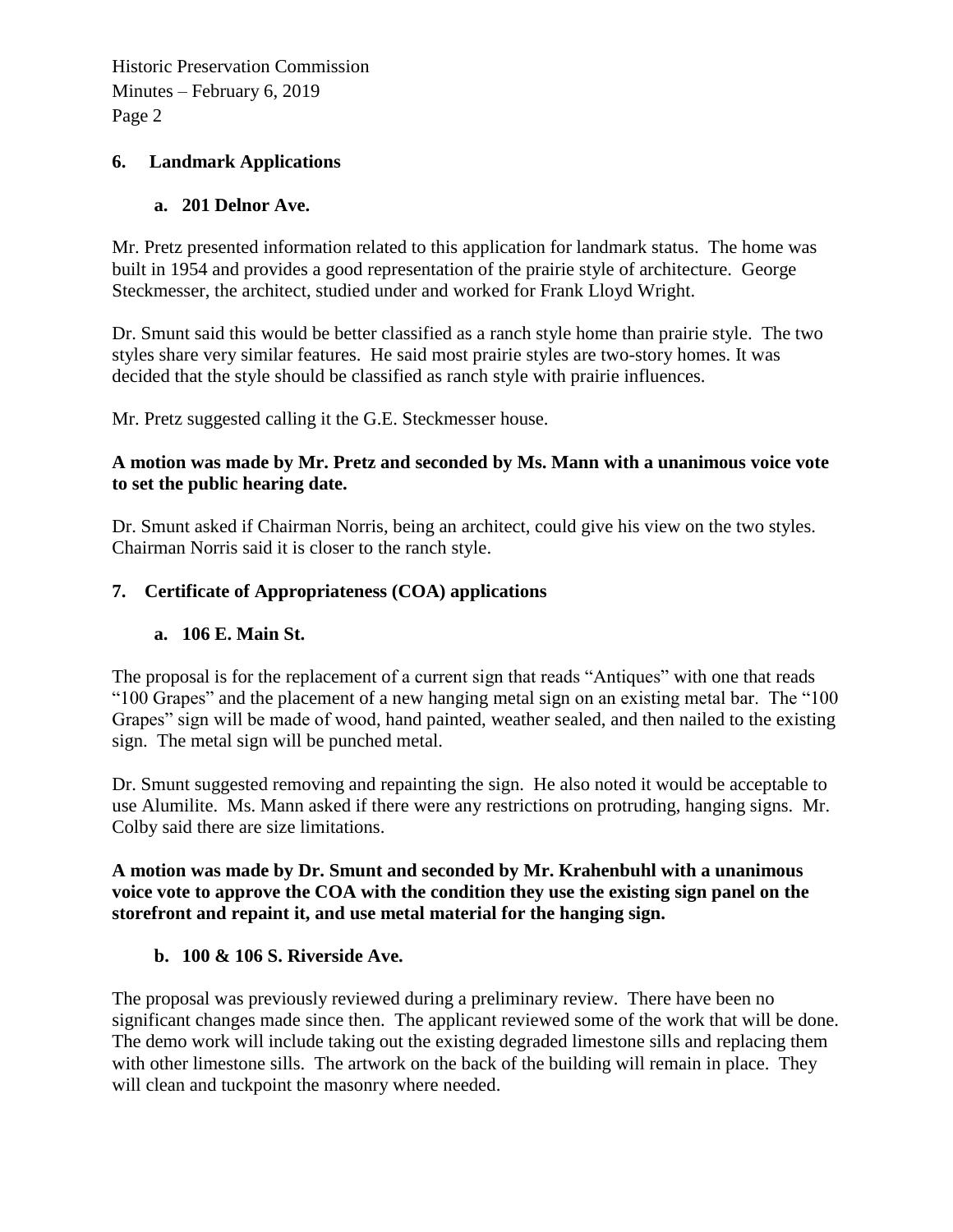Historic Preservation Commission Minutes – February 6, 2019 Page 3

**A motion was made by Mr. Kessler and seconded by Mr. Pretz with a unanimous voice vote to approve the COA as presented.** 

## **8. Grant Applications**

## **a. 100 S. Riverside Ave.**

Mr. Colby noted the project may be done is phases depending upon the tenants. It may qualify for another grant.

**A motion was made by Dr. Smunt and seconded by Mr. Pretz with a unanimous voice vote to recommend to City Council to approve a Façade Improvement Grant for 100 S. Riverside Avenue because it enhances the Riverside Avenue appearance; it supports the redevelopment of historic downtown St. Charles; and it is compatible with the style of architecture of the original building.** 

**9. Other Commission Business**

## **10. Additional Business and Observations from Commissioners or Staff**

## **a. Follow-up on Brochure and Website Discussion**

The recommended changes previously noted have been incorporated into the design. Dr. Smunt suggested darkening the borders that outline the three historic districts. An updated copy will be provided at the next meeting.

Mr. Colby asked for additional feedback on the website. Mr. Kessler noted some of the updates that have already been made have actually made it more difficult to find the information. The Commissioners will continue to conduct reviews of the website.

## **b. COA Enforcement**

Mr. Colby discussed how the terms and conditions are noted on the COA form. He said it includes language as to what an applicant should do if something was accidently removed during their work. However, if they did not get a COA and it's gone, the process is different. They most likely wouldn't have a COA if they neglected to get a building permit. This would require the project to be shut down until they came in to get a permit. Mr. Pretz felt there should be stronger language in the ordinance that grants the City Council authority to enforce residents to put back the historic features they removed from their home. Mr. Colby said the Commission is not under any obligation to approve what the homeowner did. He will put together some draft language for review.